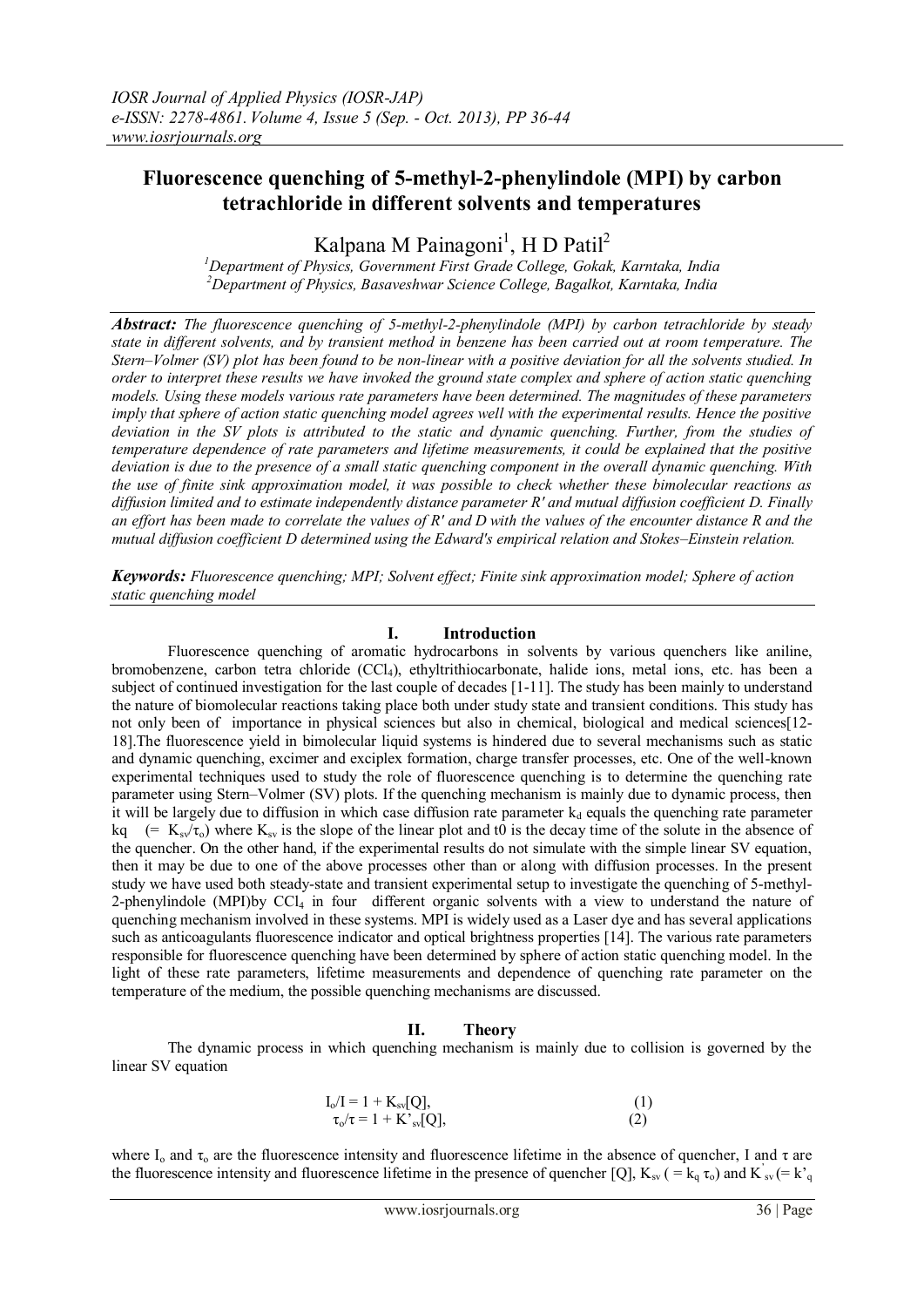$\tau_0$ ) are SV constant and  $k_q$  ( =  $k_q$ ) is the quenching rate parameter. Eqs. (1) and (2) are applicable as long as the experimental results show linear variation. The departure from linearity in SV plot, suggests that quenching mechanism is not purely collisional and this may be attributed either to the ground state complex formation or to the sphere of action static quenching model [7].

In order to see whether the ground state complex formation is partly playing a role, one can use extended SV equation [19, 20] given by

$$
[(I_0/I) - 1]/[Q] = (K_{sv} + k_g) + (K_{sv}k_g)[Q]
$$
\n(3)

where  $K_{\rm sv}$  is the SV constant and  $k_{\rm g}$  is the ground state association constant. From Eq. (3), the values of  $K_{\rm sv}$  and  $k<sub>g</sub>$  can easily be determined by least-squares fit method.

The ground state complex formation takes place if quenching constant  $k_q = K_{s\sqrt{\tau_q}}$  obtained from Eq. (3) agrees well with that obtained from the lower portions of the plot according to Eq. (1). In that case static quenching is very low. Apart from this, the ground state complex formation may be noticed if there is a change in the absorption and fluorescence spectra even at higher concentrations of quencher.

In order to see whether static quenching process is playing a role, one can use ''sphere of action static quenching model''. According to this model, the instantaneous or static quenching occurs if the quencher molecule is very near to, or in contact with the fluorescent molecule at the exact moment it happens to be excited. This was explained by the fact that only a certain fraction 'W' of the excited state is actually quenched by the collisional mechanism. Some molecules in the excited state, the fraction of which is (1-W), are deactivated almost instantaneously after being formed, because a quencher molecule happens to be randomly positioned in the proximity at the time the molecules are excited and interacts very strongly with them. Several models were employed (Smoluchowski model) [21, 22] to describe this static quenching process, all leading to the following modified form of the SV equation.

$$
(\mathrm{I}_{\mathrm{o}}/\mathrm{I})=1+\mathrm{K}_{\mathrm{sv}}[\mathrm{Q}]/\mathrm{W}\tag{4}
$$

As W depends on the quencher concentration [Q], the SV plots for a quencher with a high quenching ability generally deviate from linearity. Thus it is worth rewriting Eq. (4) as

 $[1-(I_0/I)/[Q] = (K_{sv}(I_0/I) + (1-W)/[Q]$  (5) From Eq. (5) one can easily calculate  $K_{sv}$  and the values of W by least-squares fit method. According to Zeng et al. [20] and Andre et al. [24], if the distance between the quencher molecule and the excited molecule lies between the encounter distance and the kinetic distance, the static effect takes place especially in the case of steady-state experiments irrespective of ground state complex formation provided reactions are limited by diffusion.

#### **III. Experimental details**

he solute MPI was a generous gift from a colleague from Department of Chemistry, Gulbarga University, Gulbarga and is of scintillation grade. The molecular structure of MPI is shown in Fig. 1. The quencher CCl<sup>4</sup> was obtained from BDH laboratory, UK and was of HPLC grade. All other solvents were obtained from s-d fine chemicals Ltd., India. They were of spectroscopic grade and used without any further purification. The solutions were prepared keeping the concentration of MPI fixed  $(1X10^{-4} M)$  and varying the quencher concentration (0.02–0.10 M) in all the solvents. Fluorescence spectrophotometer F-2000 (Hitachi Japan make Bandwidth 10 nm) was used for fluorescence intensity measurements, with perpendicular geometry. Fluorescence measurements were made taking fresh solution each time in a rectangular quartz cell having an airtight stopper. The solute has maximum absorption at 280 nm. The solute was excited at 280 nm and the fluorescence spectrum was recorded. The maximum fluorescence corresponds to 332 nm. First the fluorescence intensity I<sub>o</sub> was measured without the quencher and then the fluorescence intensity I was measured at different quencher concentrations and at a fixed solute concentration. Measurement of fluorescence lifetime of the solute with and without quencher, and at different temperatures was made by single photon counting time-domain spectrometer (Edinburgh Instrument, UK, Model EI-199). Hydrogen gas was used to fill the Lamp of the single photon counting (SPC) system at 0.6 atm pressure, keeping electrode separation 0.7 mm, applying the discharge voltage of about 7 kV and operating the Lamp at a frequency of 30 kHz, with this setting, Lamp pulses having pulse width of about 1 ns at FWHM were obtained. A nonlinear least-squares iterative reconvolution mathematical procedure was used here. The fluorescence lifetime data were analyzed by considering reduced chi-square  $(\chi^2)$  value. The observed fluorescence decays were monoexponential. It has been found that the value of  $(\chi^2)$  is nearly equal to 1. The experimental values are reproducible within 5% of the experimental error. Description of the experimental setup is discussed elsewhere [13].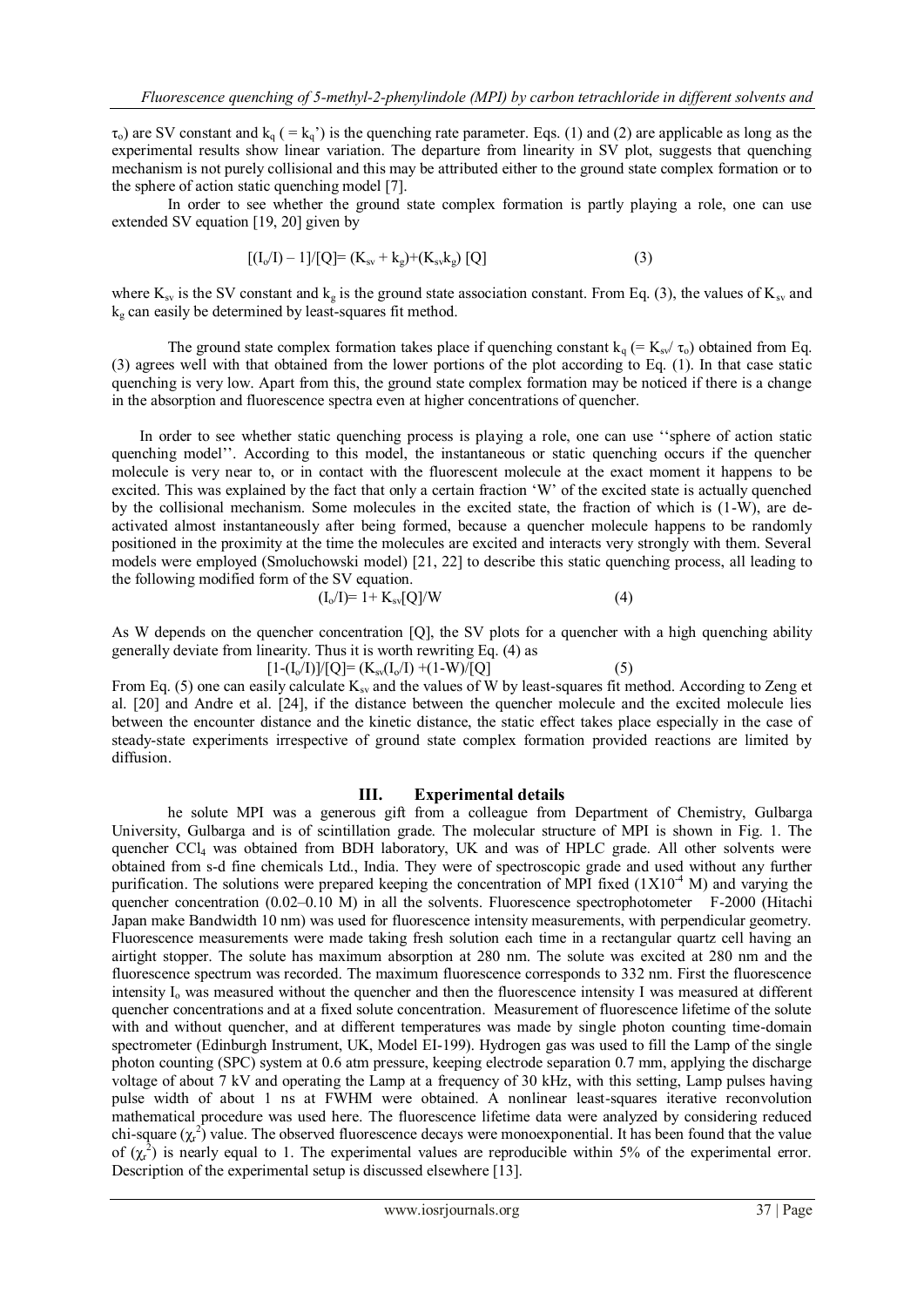# **3. Tables and Figures**

## **3.1. Tables**

**Table 1.The values of Stern–Volmer constant Ksv, bimolecular quenching rate parameter kq, static quenching constant V and kinetic distance r for different solvents.**

| Solvent                                                                         | $Ksv(M^{-1})$ | $k_q X 10 X^{-10}$<br>$(M^{-1} s^{-1})$ | $(mol-1dm3)$ | r(A)  |
|---------------------------------------------------------------------------------|---------------|-----------------------------------------|--------------|-------|
| Toluene                                                                         | 78.78         | 10.00                                   | 22.34        | 20.69 |
| <b>Benzene</b>                                                                  | 19.51         | 2.49                                    | 2.73         | 9.80  |
| Cyclohexane                                                                     | 22.80         | 2.91                                    | 58.09        | 28.40 |
| <b>DMSO</b>                                                                     | 15.90         | 2.03                                    | 14.78        | 18.00 |
| $R_Y = 3.98 \text{ Å}$ , $R_O = 2.73 \text{ Å}$ , $\tau_0 = 0.784 \text{ ns}$ . |               |                                         |              |       |

Table 2. The values of  $K^0_{sv}$  (steady-state quenching constant at [Q] = 0), mutual diffusion coefficient D,

 **distance parameter R`,**  $4\pi$ N<sup>'</sup> $DR$ <sup>'</sup>, quenching rate parameter k<sub>q</sub>, coefficient of viscosity η and  **solvent polarity ε**

| Solvent        | $\nu^0$<br>$\mathbf{r}$ $\mathbf{s}$<br>$(\text{dm}^3 \text{ mol}^{-1})$ | $D \times 10^5$<br>$(cm2s-1)$ | R'<br>(Å) | $4\pi N'DR'$ x 10 <sup>-10</sup><br>$(M^{-1}s^{-1})$ | kq x10 <sup>-10</sup> ( $M^{-1}s^{-1}$ ) | $\eta(m)$<br>pasec) | ε    |
|----------------|--------------------------------------------------------------------------|-------------------------------|-----------|------------------------------------------------------|------------------------------------------|---------------------|------|
| <b>Toluene</b> | 53.10                                                                    | 7.50                          | 11.93     | 6.77                                                 | 10                                       | 0.59                | 2.38 |
| Benzene        | 0.146                                                                    | 36.60                         | 0.68      | 0.012                                                | 2.49                                     | 0.65                | 2.28 |
| Cvclohexane    | 19.35                                                                    | 2.50                          | 13.04     | 2.47                                                 | 2.91                                     | 0.98                | 2.02 |
| <b>DMSO</b>    | 8.32                                                                     | 2.19                          | 6.40      | 1.06                                                 | 2.03                                     | 2.20                | 4.70 |

$$
R (= R_Y + R_Q) = 6.71 \text{ Å}.
$$

**Table 3. The values of mutual diffusion coefficients D<sup>a</sup>and D<sup>b</sup> , distance parameter R` and encounter distance R**

| Solvent     | $D^{a}$ x 10 <sup>5</sup> (cm <sup>2</sup> s <sup>-1</sup> ) | $D^b$ x 10 <sup>5</sup> (cm <sup>2</sup> s <sup>-1</sup> ) | D,<br>n |
|-------------|--------------------------------------------------------------|------------------------------------------------------------|---------|
| Toluene     | 3.91                                                         | 7.50                                                       | 11.93   |
| Benzene     | 2.39                                                         | 36.60                                                      | 0.675   |
| ⊡vclohexane | 2.20                                                         | 2.50                                                       | 13.04   |
| <b>DMSO</b> | 0.98                                                         | 2.19                                                       | 6.40    |

$$
R (= R_Y + R_Q) = 6.71 \text{ Å}.
$$

**<sup>a</sup>Diffusion coefficients determined from Stoke–Einstein relation.**

**<sup>b</sup>Diffusion coefficients determined from finite sink approximation model.**

**Table 4. The values of intercept, range of W, static quenching constant V and radii of the sphere of action (kinetic distance) r for (MPI+CCl4) system at different temperatures**

|                           |           | action (Kincuc uistance) 1 Tol (Bill 1) CCl4) system at uniclent temperatures |                                       |      |
|---------------------------|-----------|-------------------------------------------------------------------------------|---------------------------------------|------|
| Temperature $(^{\circ}C)$ | Intercept | Range of W                                                                    | V(mol <sup>-i</sup> dm <sup>3</sup> ) |      |
| 30                        | 4.44      | $0.56 - 0.91$                                                                 | 5.86                                  | 13.2 |
| 40                        | 6.66      | $0.33 - 0.87$                                                                 | 10.90                                 | 16.2 |
| 50                        | 1.89      | $0.81 - 0.96$                                                                 | 2.09                                  | 9.39 |
| 60                        | 3.79      | $0.62 - 0.92$                                                                 | 4.76                                  | 12.3 |

$$
R_Y
$$
 (MPI) = 3.98 Å,  $R_Q$  (CCl<sub>4</sub>) = 2.73 Å,  $R$  (=  $R_Y + R_Q$ ) = 6.71 Å.

**Table 5. The Stern–Volmer quenching constant**  $K_{sv}$ **, the quenching rate parameter**  $k_q$  **at different temperatures and the activation energy E<sup>q</sup> for collisional quenching process for (MPI+CCl4) system.**

| <u>.</u>                  |                                 |                                          |                             |
|---------------------------|---------------------------------|------------------------------------------|-----------------------------|
| Temperature $(^{\circ}C)$ | $K_{\rm sv}$ (M <sup>-1</sup> ) | $(M^{-1}s^{-1})$<br>$k_{\alpha}x10^{-9}$ | $E_a$ (kJ mol <sup>-1</sup> |
| 30                        | 5.57                            | 6.61                                     | 20.29                       |
| 40                        | 6.66                            | 7.90                                     |                             |
| 50                        | 9.73                            | 11.54                                    |                             |
| 60                        | 1.12                            | 13.19                                    |                             |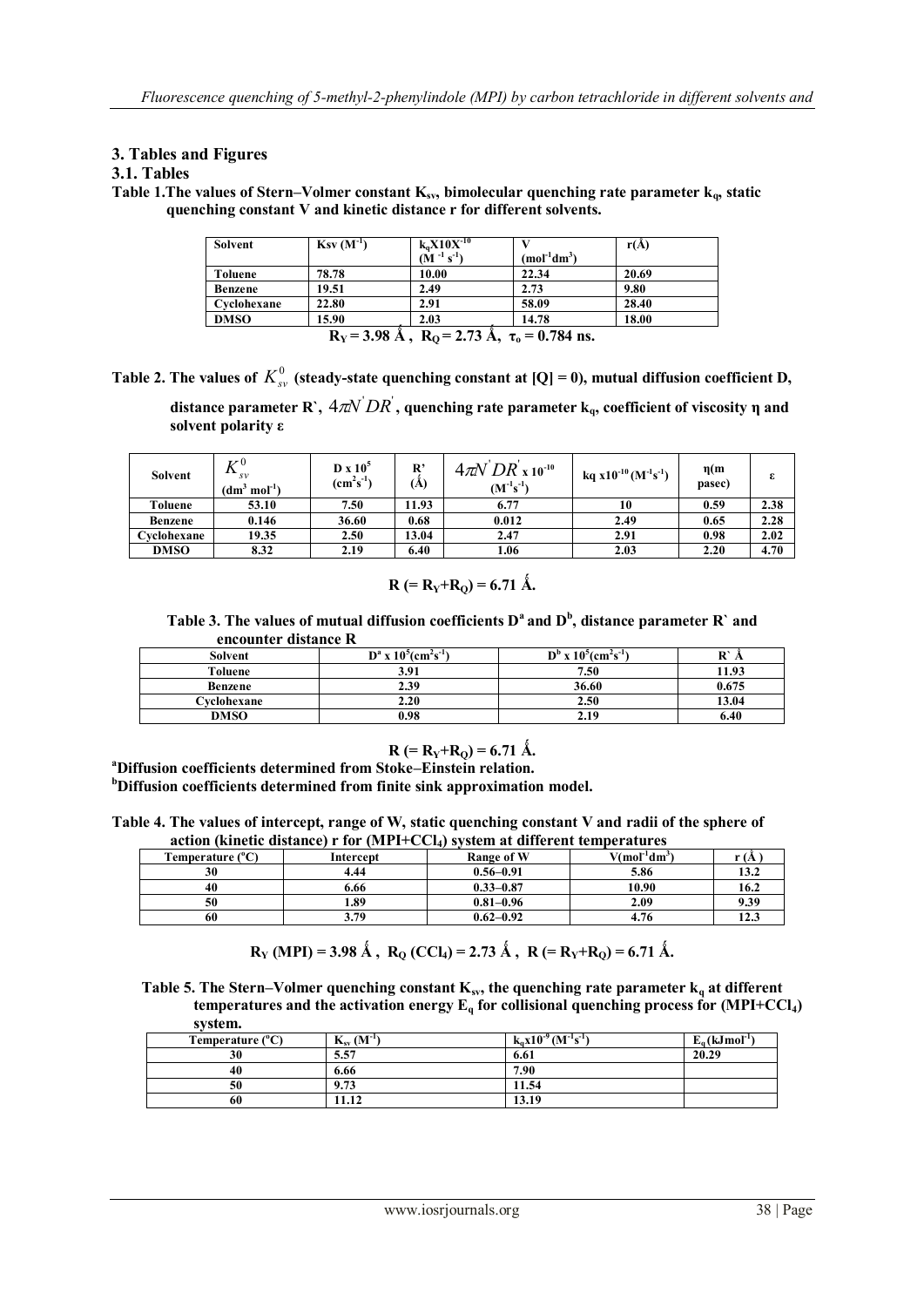## **3.2 Figures**



 **Fig. 1. Molecular structure of MPI**



**Fig. 2. Stern-Volmer plots of I/Io against [Q] in different solvents.** Abs



 **Fig. 3 Absorption spectra of MPI (C=1x10-4M) in the presence of CCl<sup>4</sup> in hexane at 27C. Concentrations of CCl<sup>4</sup> (0.00, 0.02, 0.04, 0.06, 0.08 and to 0.10 M)**

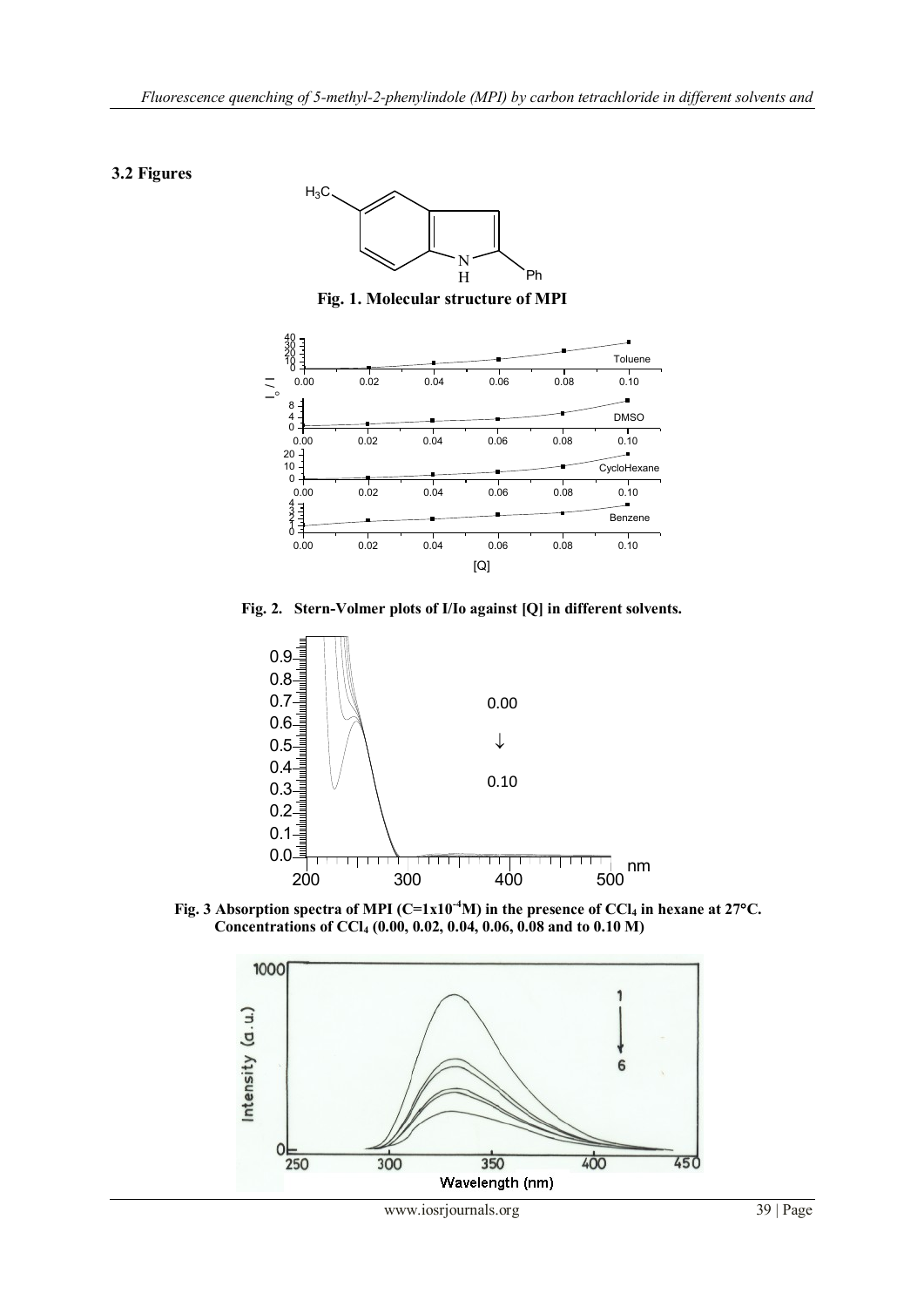**Fig. 4. Fluorescence emission spectra of MPI (C = 1 x 10<sup>-4</sup> M,**  $\lambda_{ex}$  **= 280 nm) in presence of CCl<sub>4</sub> in benzene at 27C. Concentrations of CCl<sup>4</sup> (0.00, 0.02, 0.04, 0.06, 0.08 and to 0.10 M)**



 **Fig. 5. Plots of**  $[1-(I/I_0)]/[Q]$  **against**  $I/I_0$  **for MPI + CCl<sub>4</sub> system in different solvents.** 



**Fig.** 6. Plots of  $K^{-1}$ <sub>sv</sub> versus  $[Q]^{1/3}$  in different solvents.



 **system in benzene at different temperatures.**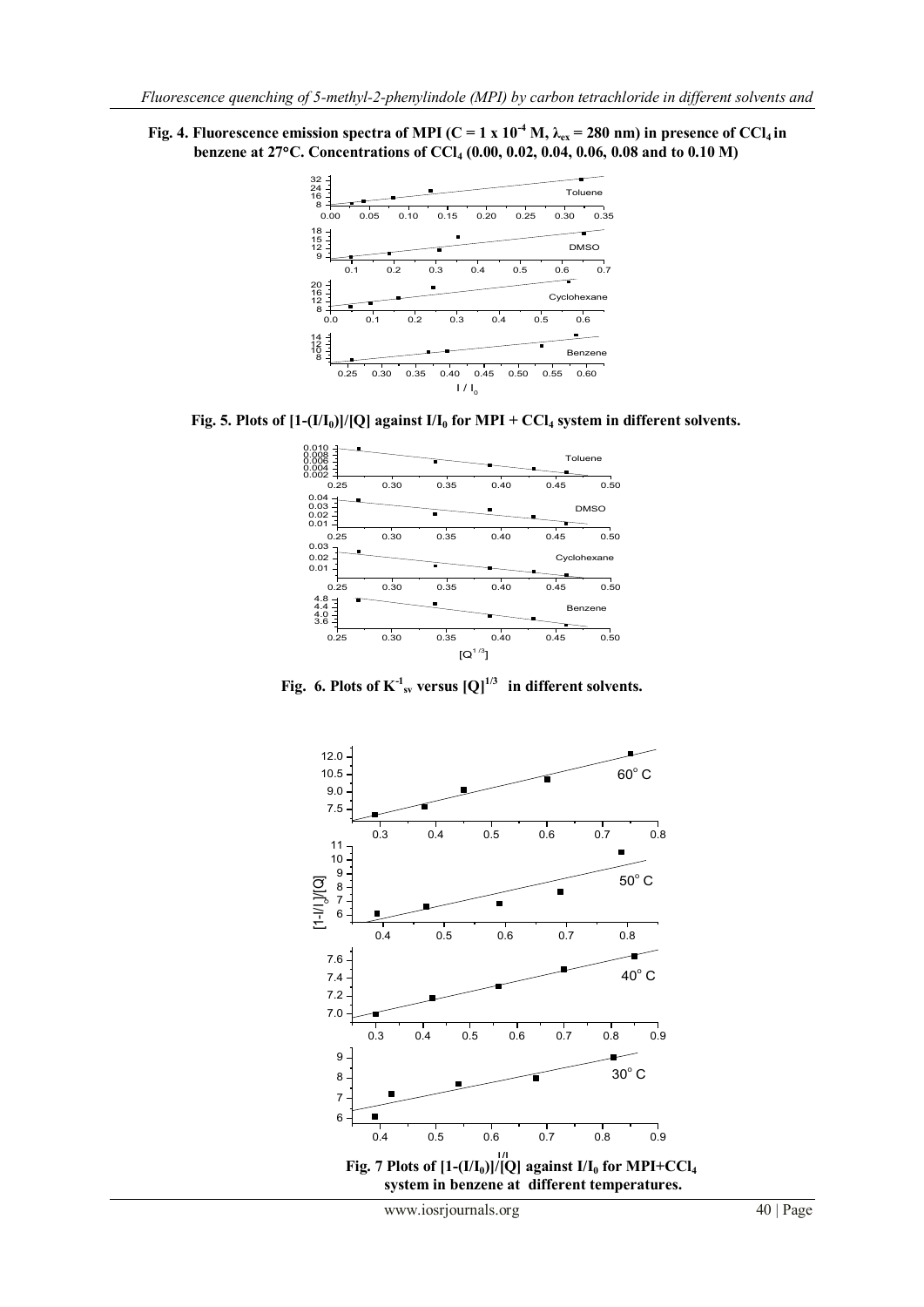

 **Fig** 8. Plot of  $\ln k_q$  versus  $10^3/T$  for MPI + CCl<sub>4</sub> system.



 **Fig. 9 Fluorescence decay profiles of MPI at different quencher concentrations of CCl4 (0.00, 0.02, 0.04, 0.06, 0.08 and 0.10 M).**



**Fig. 10. Stern-Volmer plot of 0/ versus [Q] in benzene for MPI + CCl<sup>4</sup> system**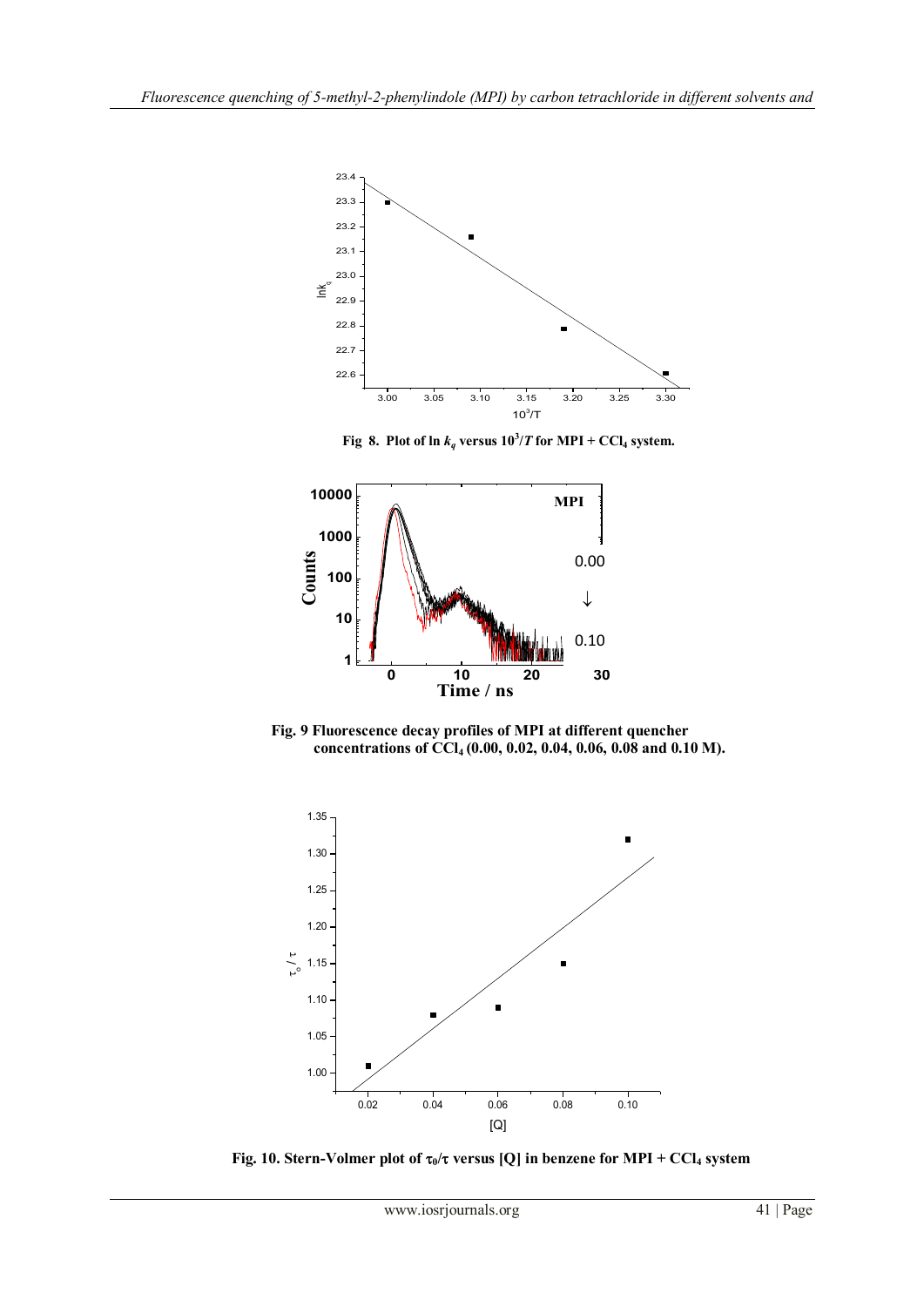### **IV. Results and discussion**

The SV plots obtained by using the experimentally determined values of  $I_0$  and I are found to be nonlinear in all the solvents showing positive deviation and are shown in Fig. 2. Similar experimental results were also observed by others [1–6]. Thus, positive deviation from linearity suggests that quenching is not purely collisional and this may be attributed either to the ground state complex formation or to the sphere of action static quenching model [7].

The values of  $K_{\rm sv}$  from Eq. (3) were found to be imaginary in all the solvents. Therefore, the role of ground state complex formation is ruled out in the present case. This is also confirmed by the fact that there is no shift in the peak position in the absorption spectrum of MPI in hexane, and emission spectrum of MPI in benzene at different quencher concentrations as shown in Figs. 3 and 4. These facts show that Eq. (3) is not applicable for the analysis of the data corresponding to the observed positive deviation in the SV plots. Thus the analysis of the data for positive deviation in the SV plot was made using ''sphere of action static quenching model''. Fig. 5 shows the plots of  $[1-(I/I_0)]/[Q]$  against  $I/I_0$  for MPI with CCl<sub>4</sub> as quencher in different solvents which are linear according to Eq. (5).

The dynamic quenching constant  $K_{sv}$  is determined in all the cases by least-squares fit method using Eq. (5) and the values are given in Table 1. Fluorescence lifetime  $\tau_0$  is given at the bottom of Table 1. Bimolecular quenching rate parameter  $k_q$  was determined from the experimentally determined values of  $K_{sv}$  and  $\tau_o$  according to the relation  $k_q = K_{sv}/\tau_0$  and the values are given in Table 1. In order to support static and dynamic effects, we have determined the magnitudes of static quenching constant V and radii r of sphere of action (or kinetic distance) using the abovementioned theory for sphere of action model. By using equations  $W = e^{-V[Q]}$ ,  $V/N_0 =$  $(4\pi r^3)/3$  and (5) the values of V and r are determined by least-squares fit method in all the solvents and are given in Table 1. Similar results were also obtained by others [7, 12, 29]. The radii of the solute  $(R<sub>Y</sub>)$  and the quencher  $(R<sub>O</sub>)$  molecules were determined by adding the atomic volumes of all the atoms constituting the molecule as suggested by Edward [23] and are given at the bottom of Table 1. From these values of  $R<sub>Y</sub>$  and  $R<sub>Q</sub>$ , the sum of the molecular radii  $[R]$  of the solute MPI and the quencher  $CCl<sub>4</sub>$  is determined. This sum of the molecular radii R is referred to as encounter distance or contact distance or reactive distance. This value of R is then compared with the values of 'r' to verify whether the reaction is due to sphere of action model. From Table 1 we see that the values of kinetic distance 'r' are greater than the encounter distance R. Therefore, according to Zeng et al. [20] and Andre et al. [24] the static effect takes place irrespective of ground state complex formation provided reactions are limited by diffusion indicating that the sphere of action model holds well in our case also. Further it may also be noted that a positive deviation in SV plot is expected when both static and dynamic quenching occurs simultaneously [19].

Further to find out whether the reactions are diffusion limited we invoke the finite sink approximation model [25–27] for steady state which helps us to estimate independently the mutual diffusion coefficient D, distance parameter R' and activation energy-controlled rate constant  $k_a$ . The modified SV equation [20].

$$
k_{sv}^{-1} = (k_{sv}^0)^{-1} - \frac{(2\pi N')^{1/3}}{4\pi N' D \tau_0} [Q]^{1/3}
$$
  
\n
$$
K_{sv}^0 = \frac{4\pi N' D R \tau_o k_a}{4\pi N' D R + k_a}
$$
 (7)

Finite sink approximation model is used to determine the values of  $D$ ,  $R_0$  and  $k_a$ . For efficient quenching processes the value of  $K_{\rm sv}$  is often observed to increase with [Q] [20]. Hence the values of  $K_{\rm sv}$  were determined at each quencher concentration in all the solvents and the values of  $k_{sv}^{-1}$  are also determined. Fig. 6 shows the plots of  $k_{sy}^{-1}$  against  $[Q]^{1/3}$ . From these figures we see that all the plots in different solvents are almost linear and small deviation may be due to experimental uncertainties. Hence, the linear dependence of  $k_{sv}^{-1}$  on the one-third power of quencher concentration within the error limits is confirmed [20]. Then the least-squares fit value of  $K_{sv}^0$  (SV constant at [Q] = 0) was obtained from the intercept of the plot of  $k_{sv}^{-1}$  against [Q]<sup>1/3</sup>, according to Eq. (6). Similarly, mutual diffusion coefficients D were determined from the slope of the Eq. (6) by least-squares fit method and the values of  $K_{sv}^0$  and D are given in Table 2. Using these values of  $K_{sv}^0$  and D, the

distance parameter R<sub>o</sub> was determined according to equation  $K_{sv}=4\pi N^{\prime}DR^{\prime}\tau_o$  and the values are given in Table 2. According to Joshi et al. [28] the bimolecular reactions are said to be diffusion limited if the values of  $k_q$  (determined from Eq. (5)) are greater than  $4\pi N'DR'$ . Hence the values of  $4\pi N'DR'$  are calculated using the experimentally determined values of  $R_0$  and D of Eq. (6) and are given in Table 2. We see from the table that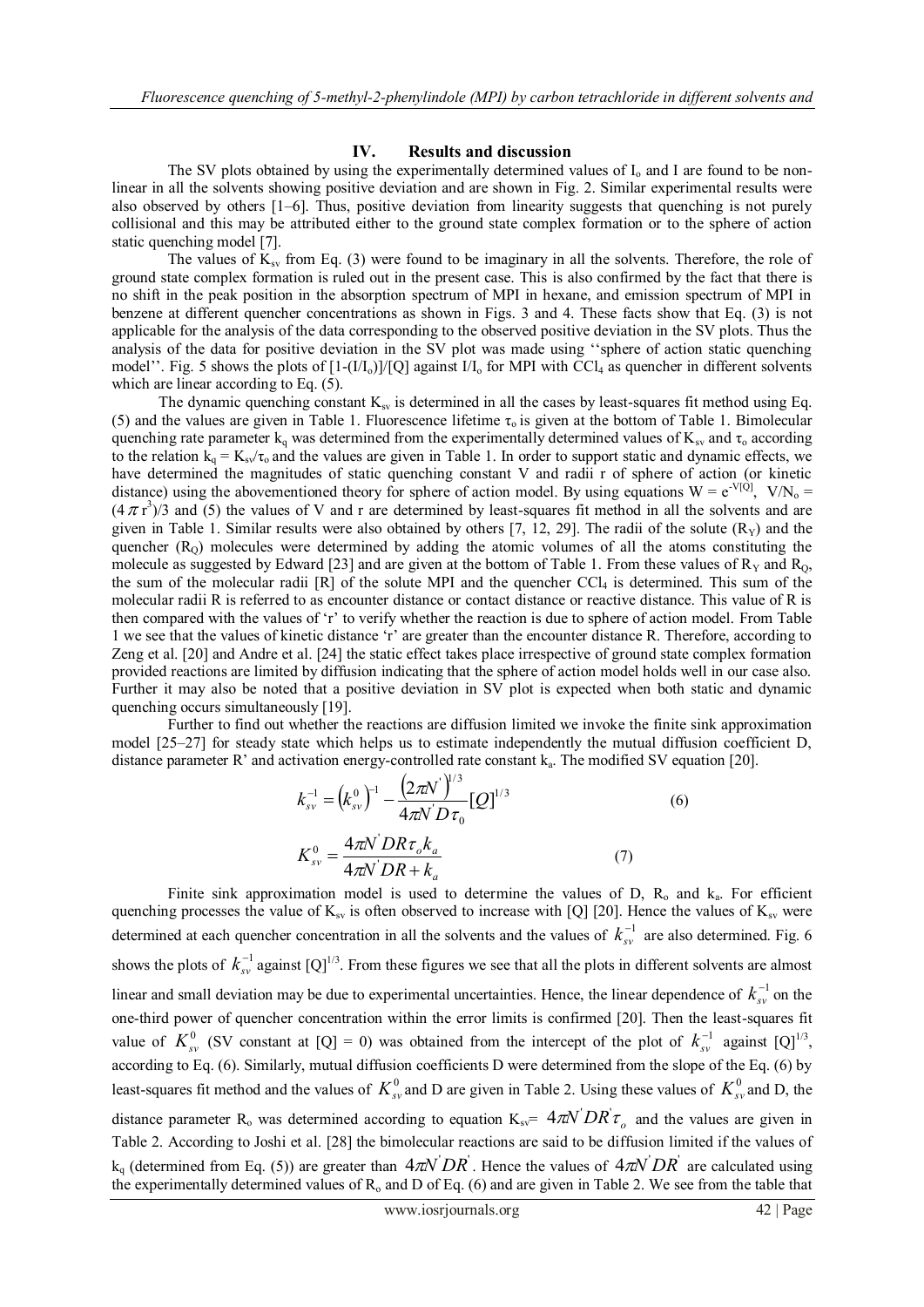in all the solvents the values of  $k_q$  are greater than  $4\pi N'DR'$ , which is an expected result for diffusion-limited reaction [27]. When we compare the quenching rate parameter  $k_q$  with solvent polarity and viscosity, it is found that  $k_q$  is independent of solvent polarity but depends on solvent viscosity. This fact is clear from Table 2. While  $k_q$  is high in toluene, the less viscous solvent, it is low in DMSO, the most viscous solvent. Hence no correlation exists between  $k_q$  and solvent polarity.

It is important to note that, when an attempt was made to correlate the experimentally determined values of mutual diffusion coefficient D and distance parameter R' using finite sink approximation model with the corresponding values of D and R calculated from Stoke–Einstein relation and Edward's empirical relations respectively in all the systems, the values of D and R' (or R) determined from the two methods are quite comparable. From Table 3 it is clear that correlation fails in some other solvents. Similar discrepancies have also been observed by others [20, 28] in some bimolecular quenching reactions. This may be due to the uncertainties in the values of adjustable parameter 'a' in the Stoke's–Einstein relation and the approximation in the values of atomic volume in the Edward's relation. Hence we may conclude that finite sink approximation model is valid in recovering the parameters D and  $R'$  (or R). In order to check whether these reactions are diffusion limited, the temperature dependence of rate constant  $k_q$  is examined. The fluorescence quenching was carried out in the temperature range 30–60° C by both steady state and transient methods. Fluorescence lifetime τ<sub>o</sub> of MPI at different temperatures is measured by single photon counting time-domain spectrometer (Edinburgh Instrument, UK, Model EI-199). No variation in fluorescence lifetime with temperature was observed. This may be due to the following fact. The molecular structure of MPI may be such that the gap between S1 and T2 may be narrow or may lie on the same line or such that even state order gets inverted on heating, i.e. T2 lies below S1. When this happens, there is no increase in the rate of non-radiative intersystem crossing. Hence the lifetime of MPI remain almost constant over the temperature range of our study [30]. Therefore, we have used the average value of  $\tau_{av}$  (= 0.844 ns) at all temperatures. The SV plots at all temperatures show positive deviation. By using Eq. (5), the plot of  $[1-(I/I_0)/[Q]$  against  $I/I_0$  was plotted at all temperatures and shown in Fig. 7. From linear fit values,  $K_{\rm sv}$  and V are determined and are listed in Table 4. The values of quenching rate  $k_q$  was calculated at all temperatures and listed in Table 5. From this table it is clear that  $K_{\rm sv}$  increases with temperature since  $k_{\rm diff}$ increases, as expected.  $K_{sv}$  depends on temperature through the temperature dependence of rate constant  $k_q$  and the fluorescence lifetime  $\tau(t)$ . It has been assumed that  $k_q$  is proportional to exp (-Eq/RT) [1]. Where E<sub>q</sub> is the activation energy for collisional process, R the gas constant and T the absolute temperature. Thus the value of  $E_q$ can be determined on the slope of the plot lnkq versus inverse of the absolute temperature T. Fig. 8 shows the plot of lnkq versus  $10^3$ T for MPI+CCl<sub>4</sub> system. From this figure it can be seen that the plot is linear. From the least-squares fit value of the slope of this plot, the value of  $E_q$  has been determined and is given in Table 5. Similar values of  $E_q$  have been obtained by others also [1–4]. The values of  $E_q$  being approximately equal to the values obtained by others suggest that the rates of reactions are limited by diffusion of the reactants through the solvents. These facts suggest the presence of static quenching component in overall dynamic quenching. The fluorescence decay profile for  $MPI+CCl<sub>4</sub>$  in benzene at different quencher concentrations is shown in Fig. 9. Further, we checked whether a transient effect also play a role in the overall dynamic quenching process. If transient effect is playing a role, the plot of  $(\tau_{0}/\tau)$  against [Q] is not linear. But from Fig. 10, it is observed that the plot of  $(\tau_{o}/\tau)$  against [Q] is linear. It indicates that transient effect is not playing a role in quenching process. This fact is also supported by the variation of static quenching constant with temperature. Thus the linearity of  $(\tau_0/\tau)$  with [Q] and the variation of V prompt us to suggest that positive deviation in the SV plot in the system is due to the presence of static quenching component in overall dynamic quenching.

#### **V. Conclusion**

From the above discussion we observe that: (1) the SV plots show positive deviation leading to high values of  $k_q$ , indicating efficient fluorescence quenching. (2) Static quenching constant 'V' and kinetic distance 'r' are in agreement with the corresponding literature values. (3) The value of  $k_q$  is greater than  $4\pi N'DR'$  in all solvents. (4) Further, the values of R' and D determined from the finite sink approximation model are close to the values determined from Edward's and Stokes–Einstein empirical relations, respectively. In view of the above facts we may conclude that quenching reaction is diffusion limited and both static and dynamic quenching processes are partly playing a role in this system.

#### **References**

- [1] R. Roy, S. Mukheriee, Chem. Phys. Lett. 140 (1987) 210.
- [2] J. Tipperudrappa, D.S. Biradar, M.T. Lagare, S.M. Hangodimath, S.R. Inamdar, J.S. Kadadevarmath, J. Photochem. Photobiol. A: Chem. 177 (2006) 89.
- [3] D. Goswami, R.S. Sarpal, S.K. Dogra, Bull. Chem. Soc. Japan 64 (1991) 3137.
- [4] S.M. Hangodimath, G.S. Gadginmath, G.C. Chikkur, Appl. Radiat. Isot. 41 (1990) 817.
- [5] A. Rani, S.J. Sobhanadri, T.A. Prasad Rao, J. Photochem. Photobiol. 33 (1996) 749.
- [6] P.K. Behra, T. Mukhergee, A.K. Mishra, J. Lumin. 65 (1995) 131.